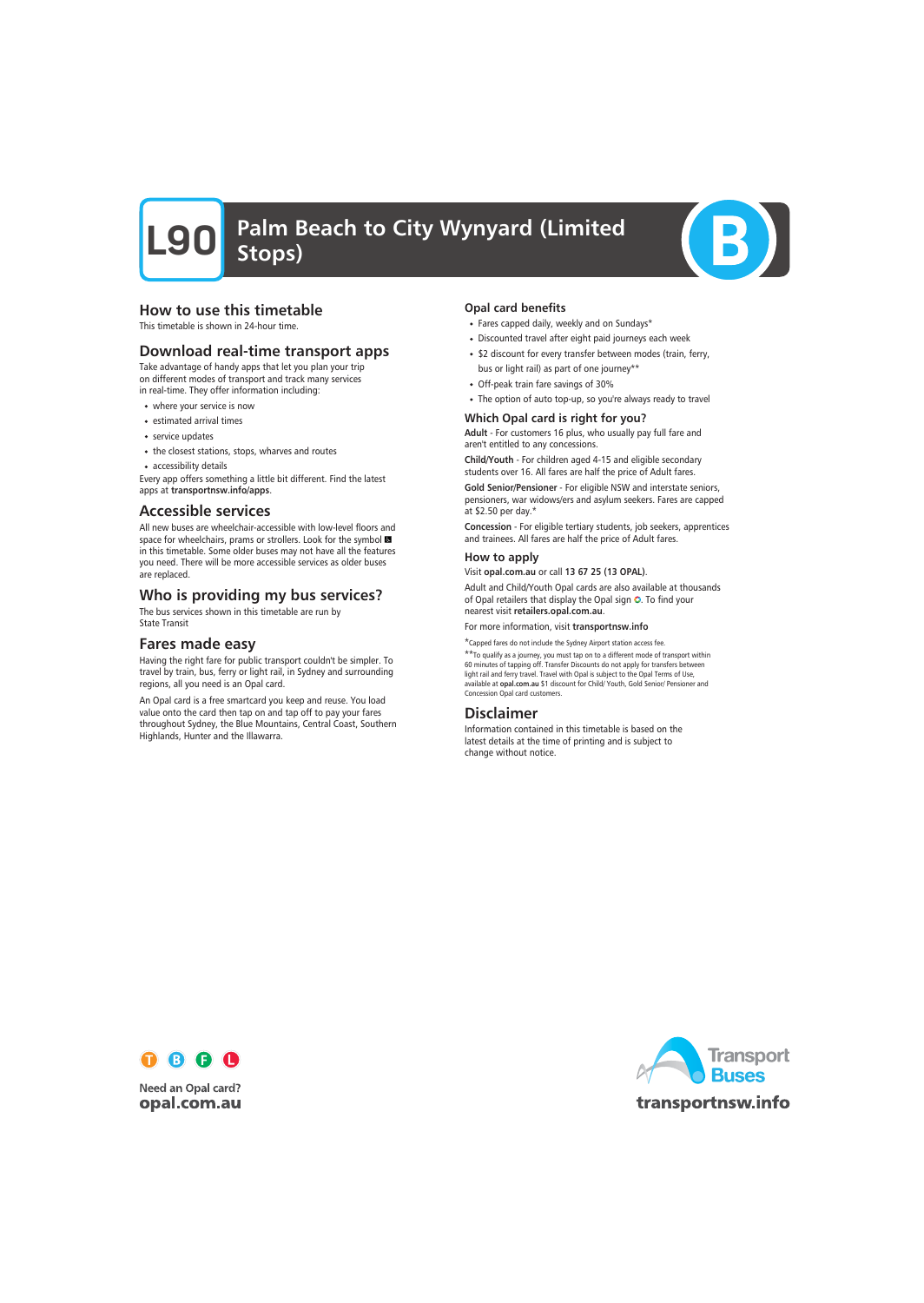**L90** City Wynyard to Palm Beach (Limited<br>Stops)



# Valid from: 26 Nov 2017<br>Note: Information is correct on date: 20 Oct 2017

NOTE: Information is correct on date of download.

| <b>Monday to Friday</b>                               | $\alpha$                 |                | $\overline{a}$                                                               | $\overline{a}$           | $\overline{a}$ |                         |                                           |                         |                     |                   |              |
|-------------------------------------------------------|--------------------------|----------------|------------------------------------------------------------------------------|--------------------------|----------------|-------------------------|-------------------------------------------|-------------------------|---------------------|-------------------|--------------|
| Wynyard Station, Carrington St, Sydney                |                          |                | ▶08:45 ▶09:05 ▶09:25 ▶09:45 ▶10:05 ▶11:05 ▶12:05 ▶13:05 ▶14:05 ▶15:05        |                          |                |                         |                                           |                         |                     |                   |              |
| Military Rd opp Wycombe Rd, Neutral Bay               |                          |                | ▶08:57 ▶09:16 ▶09:36 ▶09:56 ▶10:15 ▶11:15 ▶12:15 ▶13:15 ▶14:15 ▶15:15        |                          |                |                         |                                           |                         |                     |                   |              |
| Spit Junction, Spit Rd, Mosman                        |                          |                | ▶09:02 ▶09:21 ▶09:41 ▶10:01 ▶10:20 ▶11:20 ▶12:20 ▶13:20 ▶14:20 ▶15:20        |                          |                |                         |                                           |                         |                     |                   |              |
| Warringah Mall, Pittwater Rd, Brookvale               |                          |                | 09:21 09:40 10:00 10:18 10:35 11:33 12:33 13:33 14:33 15:34                  |                          |                |                         |                                           |                         |                     |                   |              |
| Pittwater Rd before St Davids Ave, Dee Why            |                          |                | 09:29 09:48 10:08 10:26 10:43 11:41 12:41 13:41                              |                          |                |                         |                                           |                         |                     | 14:41 15:42       |              |
| Pittwater Rd after Collaroy St, Collaroy              |                          |                | 09:36 09:55 10:15 10:33 10:50 11:48 12:48 13:48 14:48 15:49                  |                          |                |                         |                                           |                         |                     |                   |              |
| Berry Reserve, Pittwater Rd, Narrabeen                |                          |                | 09:40 09:59 10:19 10:37 10:54 11:52 12:52 13:52 14:52 15:53                  |                          |                |                         |                                           |                         |                     |                   |              |
| Nelson Heather Centre, Pittwater Rd, Warriewood       | 09:45                    |                | 10:04 10:24 10:42 10:59 11:57 12:57 13:57 14:57 15:58                        |                          |                |                         |                                           |                         |                     |                   |              |
| Village Park, Barrenjoey Rd, Mona Vale                |                          | 09:52 10:11    | 10:31                                                                        |                          |                |                         | 10:49 11:06 12:04 13:04 14:04 15:04 16:05 |                         |                     |                   |              |
| Barrenjoey Rd after Darley St, Mona Vale              |                          | 10:14          | $\equiv$                                                                     |                          |                |                         | 11:09 12:07 13:07 14:07 15:07 16:08       |                         |                     |                   |              |
| Newport Anchorage Marina, Beaconsfield St,            | $\overline{\phantom{a}}$ | 10:19          | ÷,                                                                           | $\overline{\phantom{a}}$ |                |                         | 11:14 12:14 13:14 14:14 15:14 16:15       |                         |                     |                   |              |
| Newport                                               |                          |                |                                                                              |                          |                |                         |                                           |                         |                     |                   |              |
| Barrenjoey Rd before Robertson Rd, Newport            | $\overline{\phantom{a}}$ | 10:23          | $\overline{\phantom{a}}$                                                     | $\overline{\phantom{a}}$ |                |                         | 11:18 12:18 13:18 14:18 15:19 16:20       |                         |                     |                   |              |
| Barrenjoey Rd near Avalon Pde, Avalon                 | $\overline{\phantom{a}}$ | 10:29          | $\equiv$                                                                     | $\overline{\phantom{a}}$ |                |                         | 11:24 12:24 13:24 14:24 15:26 16:27       |                         |                     |                   |              |
| Barrenjoey Rd near Careel Head Rd, Avalon             | $\overline{\phantom{0}}$ | 10:33          | $\overline{\phantom{a}}$                                                     |                          |                |                         | 11:28 12:29 13:28 14:28 15:30 16:31       |                         |                     |                   |              |
| Ocean Pl at Ocean Rd, Palm Beach                      |                          | 10:42          |                                                                              |                          |                |                         | 11:38 12:39 13:38 14:38 15:40 16:41       |                         |                     |                   |              |
|                                                       |                          |                |                                                                              |                          |                |                         |                                           |                         |                     |                   |              |
| Saturday                                              | $\overline{6}$           | $\overline{6}$ | $\overline{\mathbf{r}}$                                                      | $\sigma$                 | $\overline{6}$ | $\overline{\mathbf{c}}$ | $\overline{6}$                            | $\overline{\mathbf{c}}$ | $\overline{\sigma}$ | $\overline{6}$    | $\mathbf{r}$ |
| Wynyard Station, Carrington St, Sydney                |                          |                | ▶08:13 ▶09:38 ▶10:33 ▶11:33 ▶12:33 ▶13:33 ▶14:33 ▶15:33 ▶16:33 ▶17:33 ▶18:33 |                          |                |                         |                                           |                         |                     |                   |              |
| Military Rd opp Wycombe Rd, Neutral Bay               |                          |                | D08:22 D09:47 D10:43 D11:44 D12:44 D13:44 D14:44 D15:43 D16:44 D17:44 D18:42 |                          |                |                         |                                           |                         |                     |                   |              |
| Spit Junction, Spit Rd, Mosman                        |                          |                | D08:26 D09:52 D10:48 D11:50 D12:50 D13:49 D14:49 D15:48 D16:49 D17:49 D18:46 |                          |                |                         |                                           |                         |                     |                   |              |
| Warringah Mall, Pittwater Rd, Brookvale               |                          |                | 08:39 10:13 11:01 12:06 13:07 14:07 15:03 16:02 17:04 18:01 18:58            |                          |                |                         |                                           |                         |                     |                   |              |
| Pittwater Rd before St Davids Ave, Dee Why            |                          |                | 08:46 10:21 11:11 12:16 13:15 14:15 15:11 16:10 17:11 18:08                  |                          |                |                         |                                           |                         |                     |                   | 19:05        |
| Pittwater Rd after Collaroy St, Collaroy              |                          |                | 08:53 10:28 11:18 12:23 13:22 14:22 15:18 16:17 17:18 18:15 19:11            |                          |                |                         |                                           |                         |                     |                   |              |
| Berry Reserve, Pittwater Rd, Narrabeen                |                          |                | 08:57 10:33 11:26 12:30 13:26 14:26 15:22 16:21                              |                          |                |                         |                                           |                         |                     | 17:22 18:19 19:15 |              |
| Nelson Heather Centre, Pittwater Rd, Warriewood 09:01 |                          |                | 10:37 11:31 12:35 13:31 14:31 15:27 16:26 17:27 18:23 19:19                  |                          |                |                         |                                           |                         |                     |                   |              |
| Village Park, Barrenjoey Rd, Mona Vale                |                          |                | 09:06 10:43 11:37 12:41 13:37 14:37 15:33 16:32 17:33 18:28 19:24            |                          |                |                         |                                           |                         |                     |                   |              |
| Barrenjoey Rd after Darley St, Mona Vale              |                          |                | 09:10 10:46 11:40 12:44 13:40 14:40 15:36                                    |                          |                |                         |                                           |                         | 16:35 17:36 18:31   |                   | 19:27        |
| Newport Anchorage Marina, Beaconsfield St,            |                          |                | 09:17 10:53 11:47 12:49 13:46 14:46 15:41 16:41 17:42 18:37 19:32            |                          |                |                         |                                           |                         |                     |                   |              |
| Newport                                               |                          |                |                                                                              |                          |                |                         |                                           |                         |                     |                   |              |
| Barrenjoey Rd before Robertson Rd, Newport            | 09:21                    |                | 10:58 11:52 12:54 13:50 14:50 15:45 16:45                                    |                          |                |                         |                                           |                         | 17:46 18:41         |                   | 19:36        |
| Barrenjoey Rd near Avalon Pde, Avalon                 | 09:27                    |                | 11:04 11:59 13:01 13:56 14:56 15:51                                          |                          |                |                         |                                           | 16:51                   |                     | 17:52 18:47       | 19:42        |
| Barrenjoey Rd near Careel Head Rd, Avalon             |                          |                | 09:30 11:08 12:03 13:05 14:00 15:00 15:55 16:55 17:56 18:51                  |                          |                |                         |                                           |                         |                     |                   | 19:46        |
| Ocean Pl at Ocean Rd, Palm Beach                      | 09:40                    |                | 11:19 12:14 13:15 14:10 15:09 16:04 17:04 18:05 19:00 19:55                  |                          |                |                         |                                           |                         |                     |                   |              |
| Saturday                                              | $\sigma$                 | $\sigma$       | $\sigma$                                                                     | $\mathbf{P}$             | $\sigma$       |                         |                                           |                         |                     |                   |              |
| Wynyard Station, Carrington St, Sydney                |                          |                | ▶19:33 ▶20:33 ▶21:33 ▶22:33 ▶23:33                                           |                          |                |                         |                                           |                         |                     |                   |              |
| Military Rd opp Wycombe Rd, Neutral Bay               |                          |                | D19:42 D20:42 D21:42 D22:42 D23:42                                           |                          |                |                         |                                           |                         |                     |                   |              |
| Spit Junction, Spit Rd, Mosman                        |                          |                | 19:46 120:46 121:46 122:46 123:46                                            |                          |                |                         |                                           |                         |                     |                   |              |
| Warringah Mall, Pittwater Rd, Brookvale               |                          |                | 19:57 20:57 21:57 22:57 23:57                                                |                          |                |                         |                                           |                         |                     |                   |              |
| Pittwater Rd before St Davids Ave, Dee Why            |                          |                | 20:03 21:03 22:03 23:03 00:03                                                |                          |                |                         |                                           |                         |                     |                   |              |
|                                                       |                          |                |                                                                              |                          |                |                         |                                           |                         |                     |                   |              |
| Pittwater Rd after Collaroy St, Collaroy              |                          |                | 20:09 21:09 22:09 23:09 00:09<br>20:13 21:13 22:12 23:13 00:13               |                          |                |                         |                                           |                         |                     |                   |              |
| Berry Reserve, Pittwater Rd, Narrabeen                |                          |                |                                                                              |                          |                |                         |                                           |                         |                     |                   |              |
| Nelson Heather Centre, Pittwater Rd, Warriewood       |                          |                | 20:17 21:17 22:16 23:16 00:16                                                |                          |                |                         |                                           |                         |                     |                   |              |
| Village Park, Barrenjoey Rd, Mona Vale                |                          |                | 20:22 21:22 22:20 23:20 00:20                                                |                          |                |                         |                                           |                         |                     |                   |              |
| Barrenjoey Rd after Darley St, Mona Vale              |                          |                | 20:25 21:25 22:23 23:22 00:22                                                |                          |                |                         |                                           |                         |                     |                   |              |
| Newport Anchorage Marina, Beaconsfield St,            |                          |                | 20:30 21:30 22:28 23:26 00:26                                                |                          |                |                         |                                           |                         |                     |                   |              |
| Newport                                               |                          |                |                                                                              |                          |                |                         |                                           |                         |                     |                   |              |
| Barrenjoey Rd before Robertson Rd, Newport            |                          |                | 20:34 21:34 22:32 23:29 00:29                                                |                          |                |                         |                                           |                         |                     |                   |              |
| Barrenjoey Rd near Avalon Pde, Avalon                 |                          |                | 20:39 21:39 22:37 23:34 00:34                                                |                          |                |                         |                                           |                         |                     |                   |              |
| Barrenjoey Rd near Careel Head Rd, Avalon             |                          |                | 20:43 21:43 22:40 23:37 00:37                                                |                          |                |                         |                                           |                         |                     |                   |              |
| Ocean Pl at Ocean Rd, Palm Beach                      |                          |                | 20:51 21:51 22:48 23:45 00:45                                                |                          |                |                         |                                           |                         |                     |                   |              |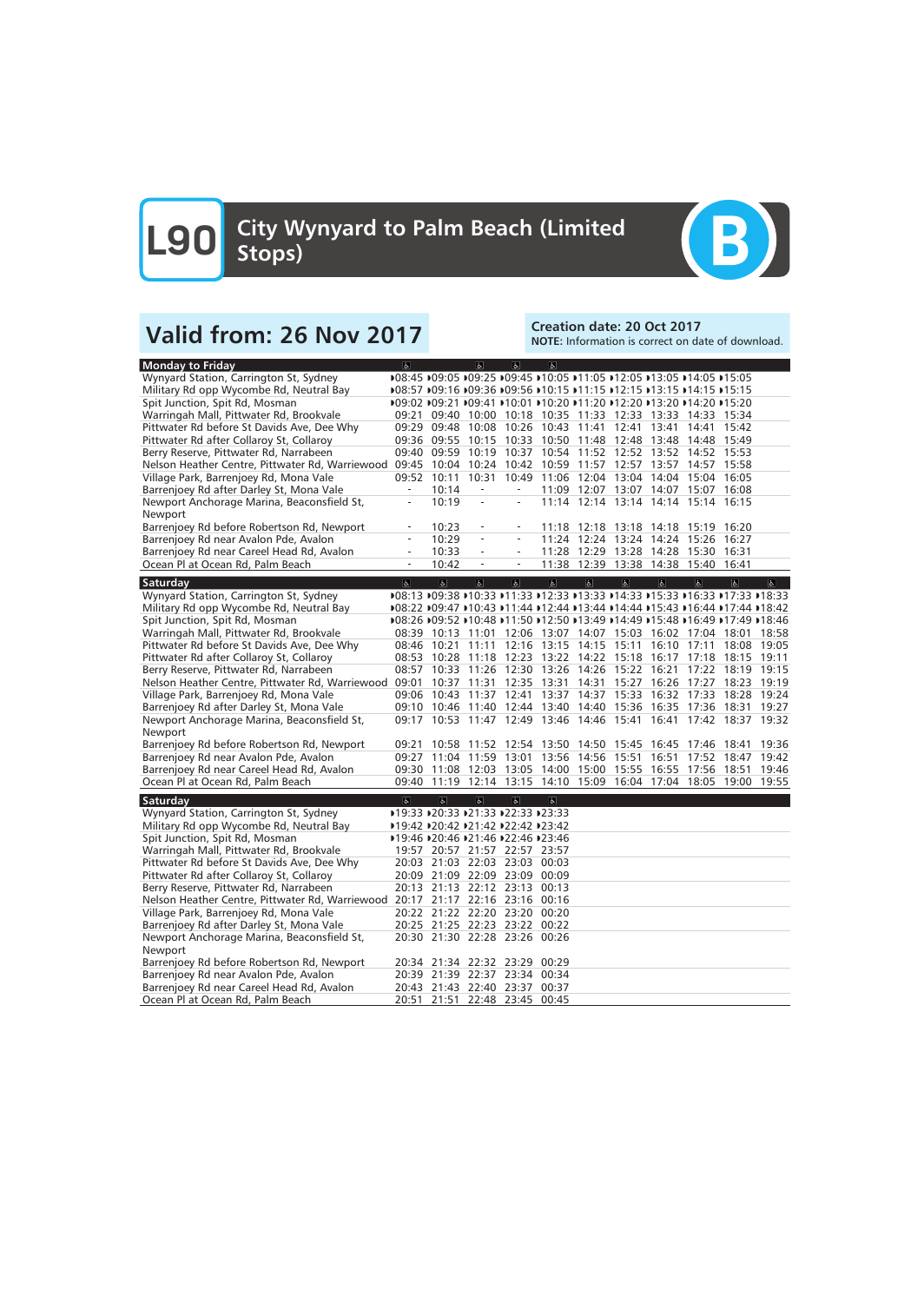# **L90** City Wynyard to Palm Beach (Limited<br>Stops)

 $\left($ B

| <b>Sunday &amp; Public Holidays</b>                                           | $\sigma$       | $\overline{a}$                                                 | $\mathbf{a}$   | $ \mathbf{g} $          | a                                                                            | $\sigma$          | $\sigma$    | $\sigma$ | $ \mathbf{a} $ | $\overline{a}$    | $\overline{a}$    |
|-------------------------------------------------------------------------------|----------------|----------------------------------------------------------------|----------------|-------------------------|------------------------------------------------------------------------------|-------------------|-------------|----------|----------------|-------------------|-------------------|
| Wynyard Station, Carrington St, Sydney                                        |                |                                                                |                |                         | ▶08:13 ▶09:23 ▶10:31 ▶11:31 ▶12:31 ▶13:31 ▶14:31 ▶15:31 ▶16:31 ▶17:31 ▶18:31 |                   |             |          |                |                   |                   |
| Military Rd opp Wycombe Rd, Neutral Bay                                       |                |                                                                |                |                         | D08:22 D09:32 D10:41 D11:41 D12:41 D13:41 D14:41 D15:41 D16:41 D17:41 D18:41 |                   |             |          |                |                   |                   |
| Spit Junction, Spit Rd, Mosman                                                |                |                                                                |                |                         | D08:26 D09:36 D10:46 D11:46 D12:46 D13:46 D14:46 D15:45 D16:45 D17:45 D18:45 |                   |             |          |                |                   |                   |
| Warringah Mall, Pittwater Rd, Brookvale                                       |                |                                                                |                |                         | 08:37 09:49 10:59 12:00 13:00 14:00 14:59 15:58 16:58 17:57 18:57            |                   |             |          |                |                   |                   |
| Pittwater Rd before St Davids Ave, Dee Why                                    |                | 08:44 09:56 11:06                                              |                |                         | 12:08 13:08 14:08 15:07 16:06                                                |                   |             |          | 17:05          |                   | 18:03 19:03       |
| Pittwater Rd after Collaroy St, Collaroy                                      |                |                                                                |                |                         | 08:50 10:04 11:14 12:16 13:16 14:16 15:14 16:13                              |                   |             |          |                |                   | 17:12 18:10 19:10 |
| Berry Reserve, Pittwater Rd, Narrabeen                                        | 08:53          |                                                                | 10:08 11:18    | 12:21                   | 13:21                                                                        | 14:21 15:19       |             | 16:17    | 17:16          |                   | 18:14 19:14       |
| Nelson Heather Centre, Pittwater Rd, Warriewood 08:57                         |                |                                                                |                | 10:12 11:22 12:25       |                                                                              | 13:25 14:25 15:23 |             | 16:21    |                | 17:20 18:18 19:18 |                   |
| Village Park, Barrenjoey Rd, Mona Vale                                        | 09:02          |                                                                | 10:18 11:28    | 12:31                   |                                                                              | 13:31 14:30 15:28 |             | 16:26    | 17:25          |                   | 18:23 19:23       |
| Barrenjoey Rd after Darley St, Mona Vale                                      | 09:04          | 10:21                                                          | 11:31          |                         | 12:34 13:34 14:33 15:31                                                      |                   |             | 16:29    | 17:28          |                   | 18:25 19:25       |
| Newport Anchorage Marina, Beaconsfield St,<br>Newport                         |                |                                                                |                |                         | 09:09 10:26 11:36 12:39 13:39 14:39 15:37 16:35 17:34 18:30 19:30            |                   |             |          |                |                   |                   |
| Barrenjoey Rd before Robertson Rd, Newport                                    |                | 09:13 10:30                                                    | 11:40          | 12:43                   |                                                                              | 13:43 14:43 15:41 |             |          | 16:39 17:38    |                   | 18:34 19:33       |
| Barrenjoey Rd near Avalon Pde, Avalon                                         | 09:19          | 10:37                                                          | 11:48          | 12:51                   | 13:51                                                                        |                   | 14:50 15:47 | 16:45    | 17:44          | 18:40             | 19:39             |
| Barrenjoey Rd near Careel Head Rd, Avalon                                     |                | 09:22 10:41                                                    |                | 11:52 12:55             | 13:55 14:54 15:51                                                            |                   |             | 16:49    | 17:48          |                   | 18:44 19:43       |
| Ocean Pl at Ocean Rd, Palm Beach                                              | 09:33          | 10:52                                                          | 12:03          |                         | 13:06 14:06 15:04 16:00                                                      |                   |             | 16:58    | 17:57          |                   | 18:53 19:52       |
| <b>Sunday &amp; Public Holidays</b>                                           | $\overline{6}$ | $\overline{a}$                                                 | $\overline{a}$ | $\overline{\mathbf{r}}$ | $\overline{6}$                                                               |                   |             |          |                |                   |                   |
| Wynyard Station, Carrington St, Sydney                                        |                | ▶19:31 ▶20:11 ▶21:11 ▶22:11 ▶23:11                             |                |                         |                                                                              |                   |             |          |                |                   |                   |
| Military Rd opp Wycombe Rd, Neutral Bay                                       |                | 19:40 20:20 21:20 22:20 23:20                                  |                |                         |                                                                              |                   |             |          |                |                   |                   |
| Spit Junction, Spit Rd, Mosman                                                |                | 19:44 120:24 121:23 122:23 123:23                              |                |                         |                                                                              |                   |             |          |                |                   |                   |
| Warringah Mall, Pittwater Rd, Brookvale                                       |                | 19:56 20:35 21:34 22:33 23:33                                  |                |                         |                                                                              |                   |             |          |                |                   |                   |
| Pittwater Rd before St Davids Ave, Dee Why                                    |                | 20:02 20:41                                                    |                |                         | 21:40 22:38 23:38                                                            |                   |             |          |                |                   |                   |
| Pittwater Rd after Collaroy St, Collaroy                                      |                | 20:08 20:46 21:45 22:43 23:43                                  |                |                         |                                                                              |                   |             |          |                |                   |                   |
| Berry Reserve, Pittwater Rd, Narrabeen                                        |                | 20:12 20:50 21:48 22:46 23:46                                  |                |                         |                                                                              |                   |             |          |                |                   |                   |
| Nelson Heather Centre, Pittwater Rd, Warriewood                               |                | 20:16 20:54 21:52 22:50 23:50                                  |                |                         |                                                                              |                   |             |          |                |                   |                   |
| Village Park, Barrenjoey Rd, Mona Vale                                        | 20:21          |                                                                |                |                         | 20:59 21:57 22:54 23:54                                                      |                   |             |          |                |                   |                   |
| Barrenjoey Rd after Darley St, Mona Vale                                      | 20:23          |                                                                |                |                         | 21:01 21:59 22:56 23:56                                                      |                   |             |          |                |                   |                   |
| Newport Anchorage Marina, Beaconsfield St,                                    |                | 20:28 21:06 22:04 23:01 00:01                                  |                |                         |                                                                              |                   |             |          |                |                   |                   |
| Newport                                                                       |                |                                                                |                |                         |                                                                              |                   |             |          |                |                   |                   |
| Barrenjoey Rd before Robertson Rd, Newport                                    | 20:31          |                                                                |                |                         | 21:09 22:07 23:04 00:04                                                      |                   |             |          |                |                   |                   |
| Barrenjoey Rd near Avalon Pde, Avalon                                         | 20:37          |                                                                |                | 21:15 22:12 23:09       | 00:09                                                                        |                   |             |          |                |                   |                   |
|                                                                               |                |                                                                |                |                         |                                                                              |                   |             |          |                |                   |                   |
| Barrenjoey Rd near Careel Head Rd, Avalon<br>Ocean Pl at Ocean Rd, Palm Beach |                | 20:40 21:18 22:15 23:12 00:12<br>20:49 21:26 22:23 23:20 00:20 |                |                         |                                                                              |                   |             |          |                |                   |                   |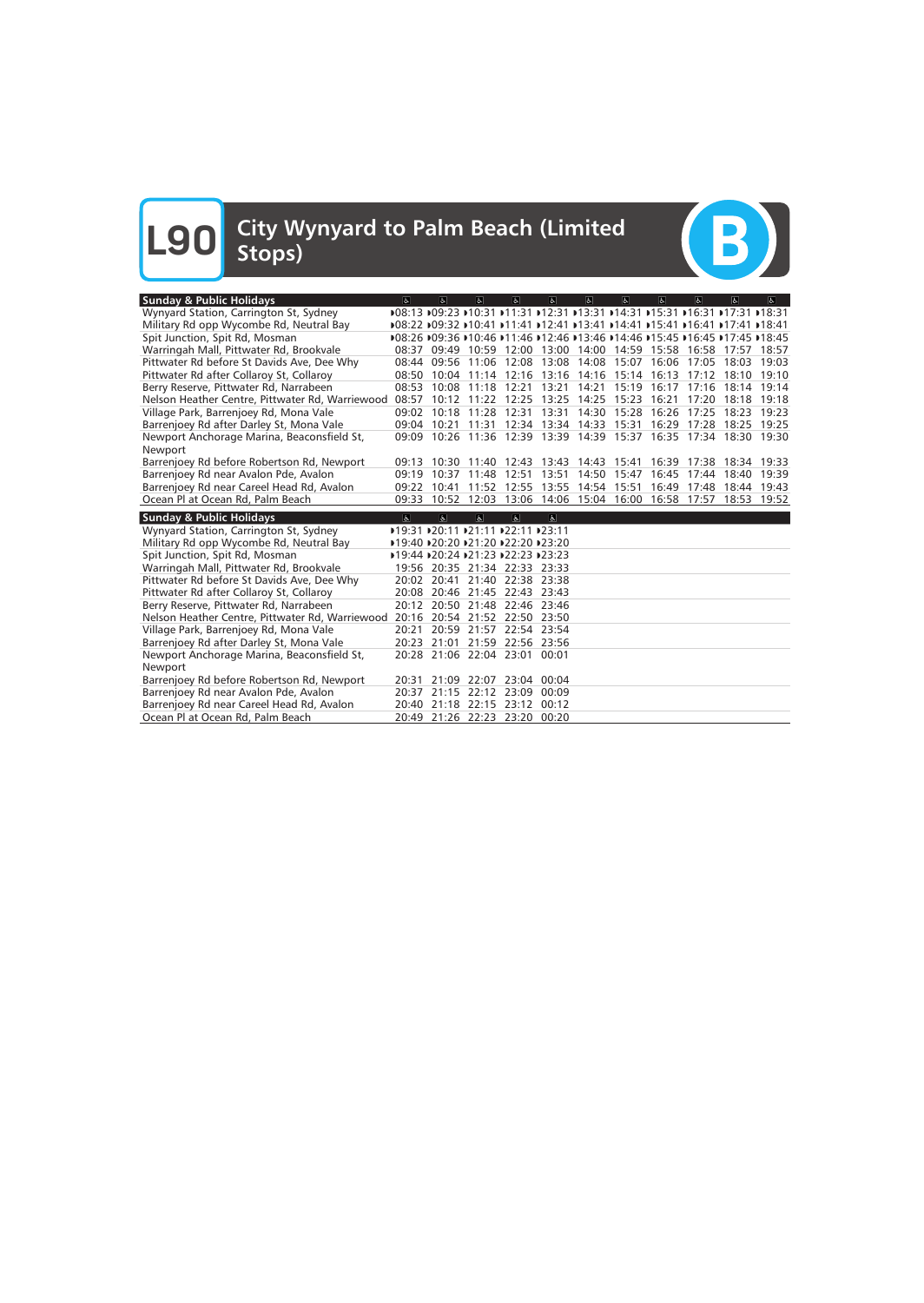# **L90** Palm Beach to City Wynyard (Limited<br>Stops)



| <b>Monday to Friday</b>                                                                                              |                |                   |                                           |                |                          |                         |                                                                   | $\sigma$                 |             | <sub>6</sub>                                                      | $\mathbf{P}$ |
|----------------------------------------------------------------------------------------------------------------------|----------------|-------------------|-------------------------------------------|----------------|--------------------------|-------------------------|-------------------------------------------------------------------|--------------------------|-------------|-------------------------------------------------------------------|--------------|
| Ocean Pl at Ocean Rd, Palm Beach                                                                                     |                |                   | 09:10 10:10 11:10 12:10 13:10 14:10       |                |                          |                         |                                                                   | $\overline{\phantom{a}}$ | 15:10       |                                                                   |              |
| Barrenjoey Rd near Careel Head Rd, Avalon                                                                            | 08:41          | 09:19             | 10:19 11:19 12:19 13:19 14:19             |                |                          |                         |                                                                   | $\overline{\phantom{a}}$ | 15:19       |                                                                   |              |
| Barrenjoey Rd near Avalon Pde, Avalon                                                                                | 08:46          |                   | 09:26 10:23 11:23 12:23 13:23 14:23       |                |                          |                         |                                                                   | $\overline{\phantom{a}}$ | 15:24       |                                                                   |              |
| Barrenjoey Rd after Bramley Ave, Newport                                                                             |                |                   | 08:54 09:34 10:30 11:30 12:30 13:30 14:30 |                |                          |                         |                                                                   | $\overline{\phantom{a}}$ | 15:32       |                                                                   |              |
| Beaconsfield St opp Queens Pde, Newport                                                                              |                | 08:59 09:38 10:34 |                                           |                |                          | 11:34 12:34 13:34 14:34 |                                                                   | $\overline{\phantom{a}}$ | 15:36       |                                                                   |              |
| Barrenjoey Rd before Darley St, Mona Vale                                                                            |                | 09:07 09:45 10:41 |                                           | 11:41          | 12:41 13:41              |                         | 14:41                                                             | $\overline{\phantom{a}}$ | 15:43       |                                                                   |              |
| Barrenjoey Rd opp Pittwater Rd, Mona Vale                                                                            |                | 09:10 09:48 10:44 |                                           |                |                          | 11:44 12:44 13:44 14:44 |                                                                   | 14:49                    | 15:46 16:14 |                                                                   | 16:28        |
| Pittwater Rd opp Nelson Heather Centre,                                                                              |                |                   | 09:16 09:54 10:50 11:50 12:50 13:50 14:50 |                |                          |                         |                                                                   |                          |             | 14:55 15:52 16:20 16:34                                           |              |
| Warriewood                                                                                                           |                |                   |                                           |                |                          |                         |                                                                   |                          |             |                                                                   |              |
| Narrabeen B-Line, Pittwater Rd, Narrabeen                                                                            | 09:21          |                   |                                           |                |                          |                         |                                                                   |                          |             | 09:59 10:55 11:55 12:55 13:55 14:55 15:00 15:56 16:24 16:38       |              |
| Pittwater Rd opp Collaroy St, Collaroy                                                                               |                |                   |                                           |                |                          |                         |                                                                   |                          |             | 09:25 10:03 10:59 11:59 12:59 13:59 14:59 15:04 16:00 16:28 16:42 |              |
| B-line Dee Why, Pittwater Rd, Dee Why                                                                                |                |                   |                                           |                |                          |                         | 09:32 10:10 11:06 12:06 13:06 14:06 15:06 15:11                   |                          |             | 16:07 16:35 16:49                                                 |              |
| Warringah Mall, Pittwater Rd, Stand B, Brookvale 09:40 10:18 11:14 12:14 13:14 14:14 15:15 15:20                     |                |                   |                                           |                |                          |                         |                                                                   |                          |             | 16:14 16:42 16:56                                                 |              |
| Spit Rd at Clifford St, Mosman                                                                                       | 09:53 10:31    |                   | 11:27                                     | 12:27          |                          |                         | 13:27 14:27 15:30 15:35                                           |                          | 16:28       | 16:56 17:10                                                       |              |
| Neutral Bay B-Line Stop, Military Rd (place holder 09:59 10:37 11:33 12:33 13:33 14:33 15:40 15:45 16:38 17:06 17:20 |                |                   |                                           |                |                          |                         |                                                                   |                          |             |                                                                   |              |
| for new B-line stop), Neutral Bay                                                                                    |                |                   |                                           |                |                          |                         |                                                                   |                          |             |                                                                   |              |
| <b>Wynyard Station</b>                                                                                               |                |                   |                                           |                |                          |                         |                                                                   |                          |             | 10:06 10:44 11:40 12:40 13:40 14:40 15:47 15:53 16:47 17:15 17:29 |              |
| <b>Monday to Friday</b>                                                                                              | $\overline{6}$ |                   |                                           |                |                          |                         |                                                                   |                          |             |                                                                   |              |
| Barrenjoey Rd opp Pittwater Rd, Mona Vale                                                                            | 16:46          |                   |                                           |                |                          |                         |                                                                   |                          |             |                                                                   |              |
| Pittwater Rd opp Nelson Heather Centre,                                                                              | 16:52          |                   |                                           |                |                          |                         |                                                                   |                          |             |                                                                   |              |
| Warriewood                                                                                                           |                |                   |                                           |                |                          |                         |                                                                   |                          |             |                                                                   |              |
| Narrabeen B-Line, Pittwater Rd, Narrabeen                                                                            | 16:56          |                   |                                           |                |                          |                         |                                                                   |                          |             |                                                                   |              |
| Pittwater Rd opp Collaroy St, Collaroy                                                                               | 17:00          |                   |                                           |                |                          |                         |                                                                   |                          |             |                                                                   |              |
| B-line Dee Why, Pittwater Rd, Dee Why                                                                                | 17:07          |                   |                                           |                |                          |                         |                                                                   |                          |             |                                                                   |              |
| Warringah Mall, Pittwater Rd, Stand B, Brookvale                                                                     | 17:14          |                   |                                           |                |                          |                         |                                                                   |                          |             |                                                                   |              |
| Spit Rd at Clifford St, Mosman                                                                                       | 17:28          |                   |                                           |                |                          |                         |                                                                   |                          |             |                                                                   |              |
| Neutral Bay B-Line Stop, Military Rd (place holder                                                                   | 17:38          |                   |                                           |                |                          |                         |                                                                   |                          |             |                                                                   |              |
| for new B-line stop), Neutral Bay                                                                                    |                |                   |                                           |                |                          |                         |                                                                   |                          |             |                                                                   |              |
| <b>Wynyard Station</b>                                                                                               | 17:47          |                   |                                           |                |                          |                         |                                                                   |                          |             |                                                                   |              |
| <b>Saturday</b>                                                                                                      | $\sigma$       | $\sigma$          | $\sigma$                                  | $\overline{a}$ | $\vert \mathbf{F} \vert$ | $\sigma$                | $\sigma$                                                          | $\sigma$                 | $\sigma$    | $\sigma$                                                          | $\vert$      |
| Ocean Pl at Ocean Rd, Palm Beach                                                                                     |                |                   | 06:46 07:46 08:45 09:45                   |                | 10:45                    | 11:45                   | 12:45                                                             | 13:45                    | 14:45       | 15:45                                                             | 16:45        |
| Barrenjoey Rd near Careel Head Rd, Avalon                                                                            |                |                   |                                           |                |                          |                         | 06:54 07:55 08:55 09:55 10:55 11:55 12:55 13:55                   |                          | 14:55       | 15:55                                                             | 16:55        |
| Barrenjoey Rd near Avalon Pde, Avalon                                                                                |                |                   |                                           |                |                          |                         | 06:58 07:59 08:59 09:59 10:59 11:59 12:59 13:59 14:59 15:59       |                          |             |                                                                   | 16:59        |
| Barrenjoey Rd after Bramley Ave, Newport                                                                             |                |                   |                                           |                |                          |                         | 07:04 08:06 09:06 10:06 11:06 12:06 13:06 14:06                   |                          |             | 15:06 16:06 17:06                                                 |              |
| Beaconsfield St opp Queens Pde, Newport                                                                              | 07:07          |                   | 08:09 09:10                               |                |                          | 10:10 11:10 12:10 13:10 |                                                                   | 14:09                    | 15:09       | 16:09                                                             | 17:09        |
| Barrenjoey Rd before Darley St, Mona Vale                                                                            |                | 07:12 08:15 09:17 |                                           |                |                          |                         | 10:17 11:16 12:16 13:16 14:15 15:15                               |                          |             | 16:15                                                             | 17:15        |
| Barrenjoey Rd opp Pittwater Rd, Mona Vale                                                                            | 07:14          | 08:17             | 09:20                                     |                |                          |                         |                                                                   |                          |             | 10:20 11:19 12:19 13:19 14:18 15:18 16:18 17:18                   |              |
| Pittwater Rd opp Nelson Heather Centre,                                                                              |                |                   |                                           |                |                          |                         |                                                                   |                          |             | 07:18 08:22 09:26 10:26 11:25 12:25 13:25 14:24 15:24 16:24 17:24 |              |
| Warriewood                                                                                                           |                |                   |                                           |                |                          |                         |                                                                   |                          |             |                                                                   |              |
| Narrabeen B-Line, Pittwater Rd, Narrabeen                                                                            |                | 07:22 08:27 09:31 |                                           | 10:31          |                          |                         |                                                                   |                          |             | 11:30 12:30 13:30 14:29 15:29 16:29 17:29                         |              |
| Pittwater Rd opp Collaroy St, Collaroy                                                                               |                |                   |                                           |                |                          |                         |                                                                   |                          |             | 07:26 08:31 09:35 10:35 11:34 12:34 13:34 14:33 15:33 16:33 17:33 |              |
| B-line Dee Why, Pittwater Rd, Dee Why                                                                                |                |                   |                                           |                |                          |                         |                                                                   |                          |             | 07:32 08:38 09:42 10:43 11:42 12:41 13:41 14:40 15:40 16:40 17:40 |              |
| Warringah Mall, Pittwater Rd, Stand B, Brookvale                                                                     |                |                   |                                           |                |                          |                         |                                                                   |                          |             | 07:38 08:44 09:48 10:50 11:49 12:48 13:47 14:46 15:46 16:46 17:46 |              |
| Spit Rd at Clifford St, Mosman                                                                                       |                |                   |                                           |                |                          |                         |                                                                   |                          |             | 07:50 08:57 10:03 11:05 12:04 13:03 14:02 15:01 16:01 17:01 17:59 |              |
| Neutral Bay B-Line Stop, Military Rd (place holder                                                                   |                |                   |                                           |                |                          |                         |                                                                   |                          |             | 07:55 09:03 10:10 11:15 12:14 13:13 14:11 15:10 16:10 17:10 18:08 |              |
| for new B-line stop), Neutral Bay                                                                                    |                |                   |                                           |                |                          |                         |                                                                   |                          |             |                                                                   |              |
| <b>Wynyard Station</b>                                                                                               |                |                   |                                           |                |                          |                         | 08:02 09:10 10:17 11:24 12:23 13:22 14:20 15:19 16:19 17:19 18:15 |                          |             |                                                                   |              |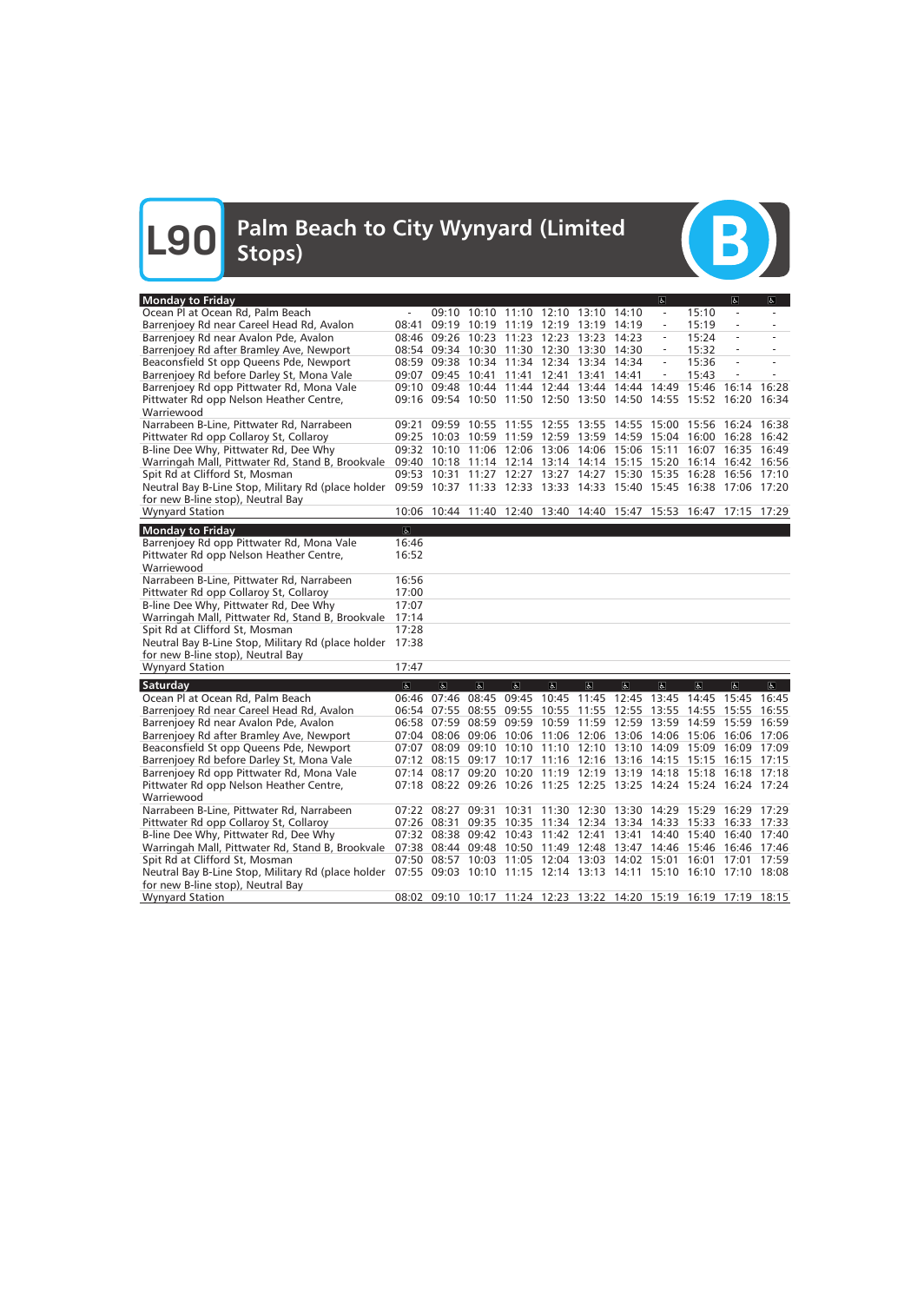# **L90** Palm Beach to City Wynyard (Limited<br>Stops)



| <b>Saturday</b>                                                                                                      | $\sigma$                | $\sigma$                                              | $\vert$                 | d                       | a                       |                               |                |                |                                                                   |                |                          |
|----------------------------------------------------------------------------------------------------------------------|-------------------------|-------------------------------------------------------|-------------------------|-------------------------|-------------------------|-------------------------------|----------------|----------------|-------------------------------------------------------------------|----------------|--------------------------|
| Ocean Pl at Ocean Rd, Palm Beach                                                                                     |                         | 17:47 18:47 19:47 20:47 21:47                         |                         |                         |                         |                               |                |                |                                                                   |                |                          |
| Barrenjoey Rd near Careel Head Rd, Avalon                                                                            |                         | 17:56 18:56 19:55 20:55 21:55                         |                         |                         |                         |                               |                |                |                                                                   |                |                          |
| Barrenjoey Rd near Avalon Pde, Avalon                                                                                |                         | 18:00 19:00 19:59 20:59 21:59                         |                         |                         |                         |                               |                |                |                                                                   |                |                          |
| Barrenjoey Rd after Bramley Ave, Newport                                                                             |                         | 18:07 19:06 20:05 21:05 22:05                         |                         |                         |                         |                               |                |                |                                                                   |                |                          |
| Beaconsfield St opp Queens Pde, Newport                                                                              |                         | 18:10 19:09 20:08 21:08 22:08                         |                         |                         |                         |                               |                |                |                                                                   |                |                          |
| Barrenjoey Rd before Darley St, Mona Vale                                                                            |                         | 18:16 19:14 20:13 21:13 22:13                         |                         |                         |                         |                               |                |                |                                                                   |                |                          |
| Barrenjoey Rd opp Pittwater Rd, Mona Vale                                                                            |                         | 18:18 19:16 20:15 21:15 22:15                         |                         |                         |                         |                               |                |                |                                                                   |                |                          |
| Pittwater Rd opp Nelson Heather Centre,                                                                              |                         | 18:24 19:21 20:19 21:19 22:19                         |                         |                         |                         |                               |                |                |                                                                   |                |                          |
| Warriewood                                                                                                           |                         |                                                       |                         |                         |                         |                               |                |                |                                                                   |                |                          |
| Narrabeen B-Line, Pittwater Rd, Narrabeen                                                                            |                         | 18:29 19:25 20:23 21:23 22:23                         |                         |                         |                         |                               |                |                |                                                                   |                |                          |
| Pittwater Rd opp Collaroy St, Collaroy                                                                               |                         | 18:33 19:29 20:27 21:27 22:27                         |                         |                         |                         |                               |                |                |                                                                   |                |                          |
| B-line Dee Why, Pittwater Rd, Dee Why                                                                                |                         | 18:40 19:35 20:33 21:33 22:33                         |                         |                         |                         |                               |                |                |                                                                   |                |                          |
| Warringah Mall, Pittwater Rd, Stand B, Brookvale 18:46 19:40 20:38 21:38 22:38                                       |                         |                                                       |                         |                         |                         |                               |                |                |                                                                   |                |                          |
| Spit Rd at Clifford St, Mosman                                                                                       |                         | 18:59 19:51 20:49 21:49 22:49                         |                         |                         |                         |                               |                |                |                                                                   |                |                          |
| Neutral Bay B-Line Stop, Military Rd (place holder 19:05 19:56 20:54 21:54 22:54                                     |                         |                                                       |                         |                         |                         |                               |                |                |                                                                   |                |                          |
| for new B-line stop), Neutral Bay                                                                                    |                         |                                                       |                         |                         |                         |                               |                |                |                                                                   |                |                          |
| <b>Wynyard Station</b>                                                                                               |                         | 19:12 20:03 21:01 22:01 23:01                         |                         |                         |                         |                               |                |                |                                                                   |                |                          |
|                                                                                                                      |                         |                                                       |                         |                         |                         |                               |                |                |                                                                   |                |                          |
| <b>Sunday &amp; Public Holidays</b>                                                                                  | $\overline{\mathbf{c}}$ | $\overline{6}$                                        | $\overline{\mathbf{g}}$ | $\overline{\mathbf{r}}$ | $\overline{\mathbb{G}}$ | $\overline{6}$                | $\overline{6}$ | $\overline{a}$ | $\overline{6}$                                                    | $\overline{6}$ | $\overline{\mathcal{P}}$ |
| Ocean Pl at Ocean Rd, Palm Beach                                                                                     |                         | 06:46 07:46 08:45 09:45                               |                         |                         |                         | 10:45 11:45 12:45 13:45 14:45 |                |                |                                                                   | 15:45          | 16:45                    |
| Barrenjoey Rd near Careel Head Rd, Avalon                                                                            |                         | 06:55 07:55 08:55 09:55 10:55 11:55 12:55 13:55 14:55 |                         |                         |                         |                               |                |                |                                                                   | 15:55 16:55    |                          |
| Barrenjoey Rd near Avalon Pde, Avalon                                                                                |                         |                                                       |                         |                         |                         |                               |                |                | 06:59 07:59 08:59 09:59 10:59 11:59 12:59 13:59 14:59 15:59 16:59 |                |                          |
| Barrenjoey Rd after Bramley Ave, Newport                                                                             |                         |                                                       |                         |                         |                         |                               |                |                | 07:05 08:06 09:06 10:06 11:06 12:06 13:06 14:06 15:06 16:06 17:06 |                |                          |
| Beaconsfield St opp Queens Pde, Newport                                                                              |                         |                                                       |                         |                         |                         |                               |                |                | 07:08 08:09 09:10 10:10 11:10 12:10 13:10 14:10 15:10 16:10 17:10 |                |                          |
| Barrenjoey Rd before Darley St, Mona Vale                                                                            |                         |                                                       |                         |                         |                         |                               |                |                | 07:14 08:15 09:17 10:17 11:16 12:16 13:16 14:16 15:16 16:16 17:16 |                |                          |
| Barrenjoey Rd opp Pittwater Rd, Mona Vale                                                                            |                         |                                                       |                         |                         |                         |                               |                |                | 07:16 08:17 09:20 10:20 11:19 12:19 13:19 14:19 15:19 16:19 17:19 |                |                          |
| Pittwater Rd opp Nelson Heather Centre,                                                                              | 07:21                   |                                                       |                         |                         |                         |                               |                |                | 08:22 09:26 10:26 11:25 12:25 13:25 14:25 15:25 16:25 17:25       |                |                          |
| Warriewood                                                                                                           |                         |                                                       |                         |                         |                         |                               |                |                |                                                                   |                |                          |
| Narrabeen B-Line, Pittwater Rd, Narrabeen                                                                            |                         | 07:25 08:27 09:31                                     |                         |                         |                         |                               |                |                | 10:31 11:30 12:30 13:30 14:30 15:30 16:30 17:30                   |                |                          |
| Pittwater Rd opp Collaroy St, Collaroy                                                                               |                         |                                                       |                         |                         |                         |                               |                |                | 07:29 08:31 09:36 10:36 11:35 12:35 13:35 14:35 15:35 16:35 17:35 |                |                          |
| B-line Dee Why, Pittwater Rd, Dee Why                                                                                |                         | 07:35 08:38 09:43 10:43 11:42 12:41 13:41             |                         |                         |                         |                               |                | 14:41          | 15:41                                                             | 16:41          | 17:41                    |
| Warringah Mall, Pittwater Rd, Stand B, Brookvale 07:40 08:43 09:48 10:49 11:48 12:47 13:47 14:47 15:47 16:47 17:47   |                         |                                                       |                         |                         |                         |                               |                |                |                                                                   |                |                          |
| Spit Rd at Clifford St, Mosman                                                                                       |                         |                                                       |                         |                         |                         |                               |                |                | 07:51 08:55 10:01 11:02 12:01 13:00 14:00 15:00 16:00 17:00 17:59 |                |                          |
| Neutral Bay B-Line Stop, Military Rd (place holder 07:56 09:01 10:07 11:10 12:09 13:08 14:08 15:08 16:08 17:08 18:08 |                         |                                                       |                         |                         |                         |                               |                |                |                                                                   |                |                          |
| for new B-line stop), Neutral Bay                                                                                    |                         |                                                       |                         |                         |                         |                               |                |                |                                                                   |                |                          |
| <b>Wynyard Station</b>                                                                                               |                         |                                                       |                         |                         |                         |                               |                |                | 08:04 09:09 10:15 11:20 12:19 13:18 14:18 15:18 16:18 17:18 18:16 |                |                          |
|                                                                                                                      |                         |                                                       |                         |                         |                         |                               |                |                |                                                                   |                |                          |
| <b>Sunday &amp; Public Holidays</b>                                                                                  | $\sigma$                | $\sigma$                                              | $\sigma$                | $\mathbb{P}$            | $\mathbf{a}$            |                               |                |                |                                                                   |                |                          |
| Ocean Pl at Ocean Rd, Palm Beach                                                                                     |                         | 17:47 18:47 19:47 20:47 21:47                         |                         |                         |                         |                               |                |                |                                                                   |                |                          |
| Barrenjoey Rd near Careel Head Rd, Avalon                                                                            |                         | 17:56 18:56 19:55 20:55 21:55                         |                         |                         |                         |                               |                |                |                                                                   |                |                          |
| Barrenjoey Rd near Avalon Pde, Avalon                                                                                |                         | 17:59 18:59 19:58 20:58 21:58                         |                         |                         |                         |                               |                |                |                                                                   |                |                          |
| Barrenjoey Rd after Bramley Ave, Newport                                                                             |                         | 18:06 19:05 20:04 21:04 22:04                         |                         |                         |                         |                               |                |                |                                                                   |                |                          |
| Beaconsfield St opp Queens Pde, Newport                                                                              |                         | 18:09 19:08 20:07 21:07 22:07                         |                         |                         |                         |                               |                |                |                                                                   |                |                          |
| Barrenjoey Rd before Darley St, Mona Vale                                                                            |                         | 18:15 19:13 20:12 21:12 22:12                         |                         |                         |                         |                               |                |                |                                                                   |                |                          |
| Barrenjoey Rd opp Pittwater Rd, Mona Vale                                                                            |                         | 18:17 19:15 20:14 21:14 22:14                         |                         |                         |                         |                               |                |                |                                                                   |                |                          |
| Pittwater Rd opp Nelson Heather Centre,                                                                              |                         | 18:23 19:20 20:18 21:18 22:18                         |                         |                         |                         |                               |                |                |                                                                   |                |                          |
| Warriewood                                                                                                           |                         |                                                       |                         |                         |                         |                               |                |                |                                                                   |                |                          |
| Narrabeen B-Line, Pittwater Rd, Narrabeen                                                                            |                         | 18:28 19:24 20:22 21:22 22:22                         |                         |                         |                         |                               |                |                |                                                                   |                |                          |
| Pittwater Rd opp Collaroy St, Collaroy                                                                               |                         | 18:33 19:29 20:25 21:25 22:25                         |                         |                         |                         |                               |                |                |                                                                   |                |                          |
| B-line Dee Why, Pittwater Rd, Dee Why                                                                                |                         | 18:39 19:34 20:30 21:30 22:30                         |                         |                         |                         |                               |                |                |                                                                   |                |                          |
| Warringah Mall, Pittwater Rd, Stand B, Brookvale                                                                     |                         | 18:45 19:39 20:35 21:35 22:35                         |                         |                         |                         |                               |                |                |                                                                   |                |                          |
| Spit Rd at Clifford St, Mosman                                                                                       |                         | 18:57 19:49 20:45 21:45 22:45                         |                         |                         |                         |                               |                |                |                                                                   |                |                          |
| Neutral Bay B-Line Stop, Military Rd (place holder                                                                   |                         | 19:03 19:54 20:50 21:50 22:50                         |                         |                         |                         |                               |                |                |                                                                   |                |                          |
| for new B-line stop), Neutral Bay                                                                                    |                         |                                                       |                         |                         |                         |                               |                |                |                                                                   |                |                          |
| <b>Wynyard Station</b>                                                                                               |                         | 19:11 20:02 20:58 21:58 22:58                         |                         |                         |                         |                               |                |                |                                                                   |                |                          |
|                                                                                                                      |                         |                                                       |                         |                         |                         |                               |                |                |                                                                   |                |                          |